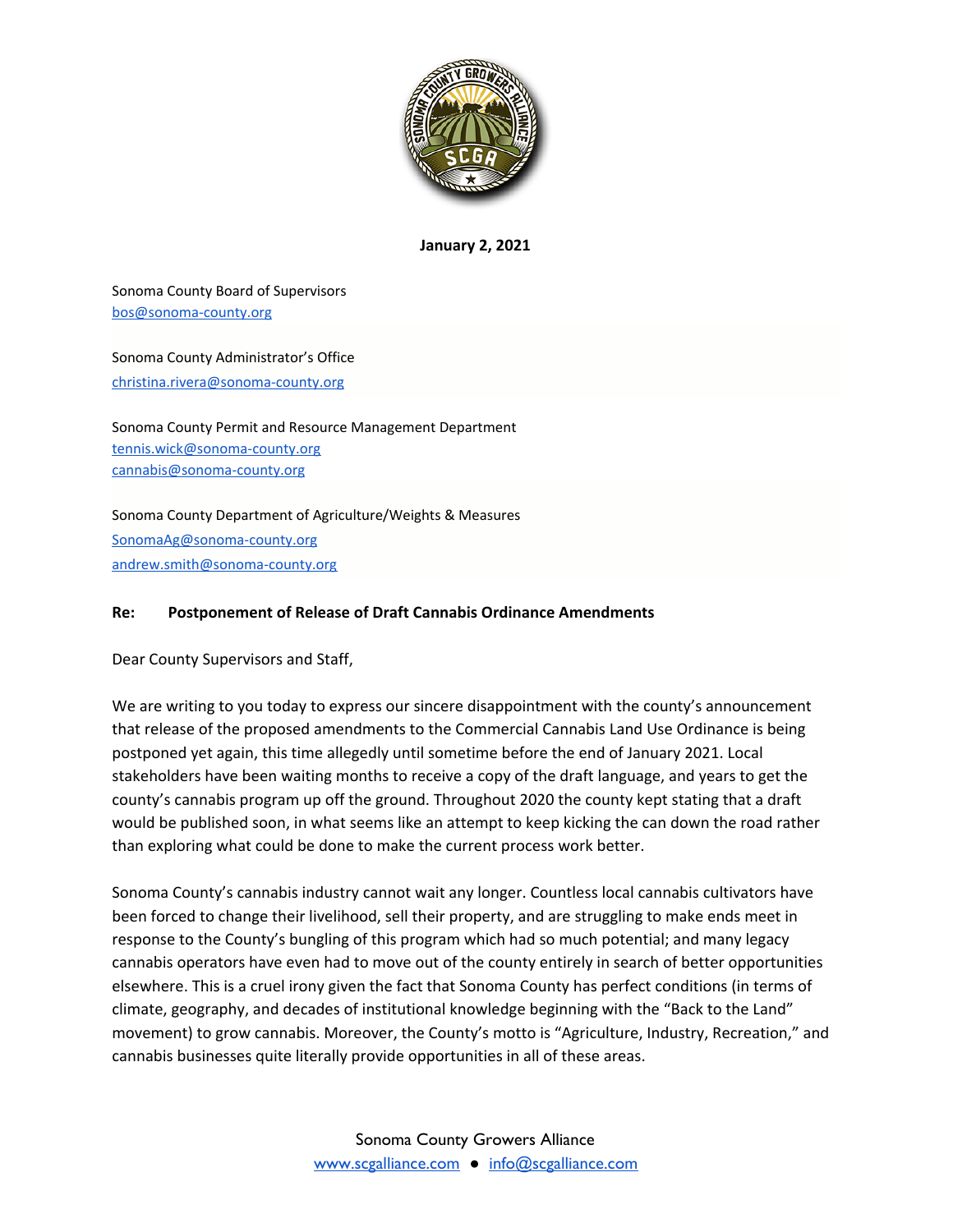

Cannabis businesses are unable to benefit from the federal aid given out during the COVID-19 pandemic, yet are considered "essential" workers. This is all the more reason to prioritize matters related to cannabis. This industry has the potential to bring in significant additional tax revenue and job growth to Sonoma County, yet folks are leaving to find opportunities in this industry elsewhere. Counties like Monterey and Santa Barbara, which are similar in demographics to Sonoma County, are bringing in over \$10 million in cannabis taxes alone each calendar year (compared to the roughly \$2.5 million in cannabis tax revenue that Sonoma County made during 2019-2020), with the cannabis tax revenue supporting many budget needs for those counties. When cannabis businesses leave or choose not to operate here in the first place, the county doesn't just lose out on potential cannabis tax revenue, but other funding streams as well including property taxes and support to other local businesses.

The stagnation in new applications coming in is not surprising considering the constant talk of changes that never materialize, and the uncertainty of success even if one submits an application that meets all of the requirements. However, Sonoma County could increase the number of applications that are submitted by demonstrating to the public that it actually cares about the success of this program, for example by increasing transparency (which may take the form of reestablishing a citizen advisory group such as the Cannabis Advisory Group that dedicated countless hours to providing recommendations to the Board and Staff, much of which appears to have fallen on deaf ears); communicating with industry operators and stakeholder organizations to engage in data collection about the industry's needs and the optimal way to allow cannabis uses here while minimizing any perceived negative impacts; and providing assistance related to the permitting process to current and would-be applicants.

We are very concerned by the County's recent statement that it does not plan to hire or assign someone to officially manage the cannabis program. Ms. Berrocal, who appeared to be working hard to do what she could to listen to and work with stakeholders to improve the program, was removed from this position and is now not even working for the County anymore; the previous cannabis program manager Tim Ricard was also abruptly removed from that position. All of this seems suspicious, and we plan to look into what was actually going on behind the scenes to lead to these reassignments. It is critical that the Cannabis Program has a dedicated Manager who will "coordinate the day-to-day multi-departmental implementation efforts, be the primary point of contact in the County for cannabis-related inquiries and feedback, coordinate community outreach and engagement, collect and analyze data, track and recommend advocacy positions related to new legislation and regulations, provide business startup and support services, and serve as an ombudsman to assist businesses in navigating the permitting process." The Board of Supervisors agreed to provide this years ago and must follow through with it. We are also concerned at the prospect of the Cannabis Ad Hoc Committee disappearing at some point in 2021, and believe that this should be a standing committee of the Board of Supervisors for as long as there is a cannabis program in Sonoma County.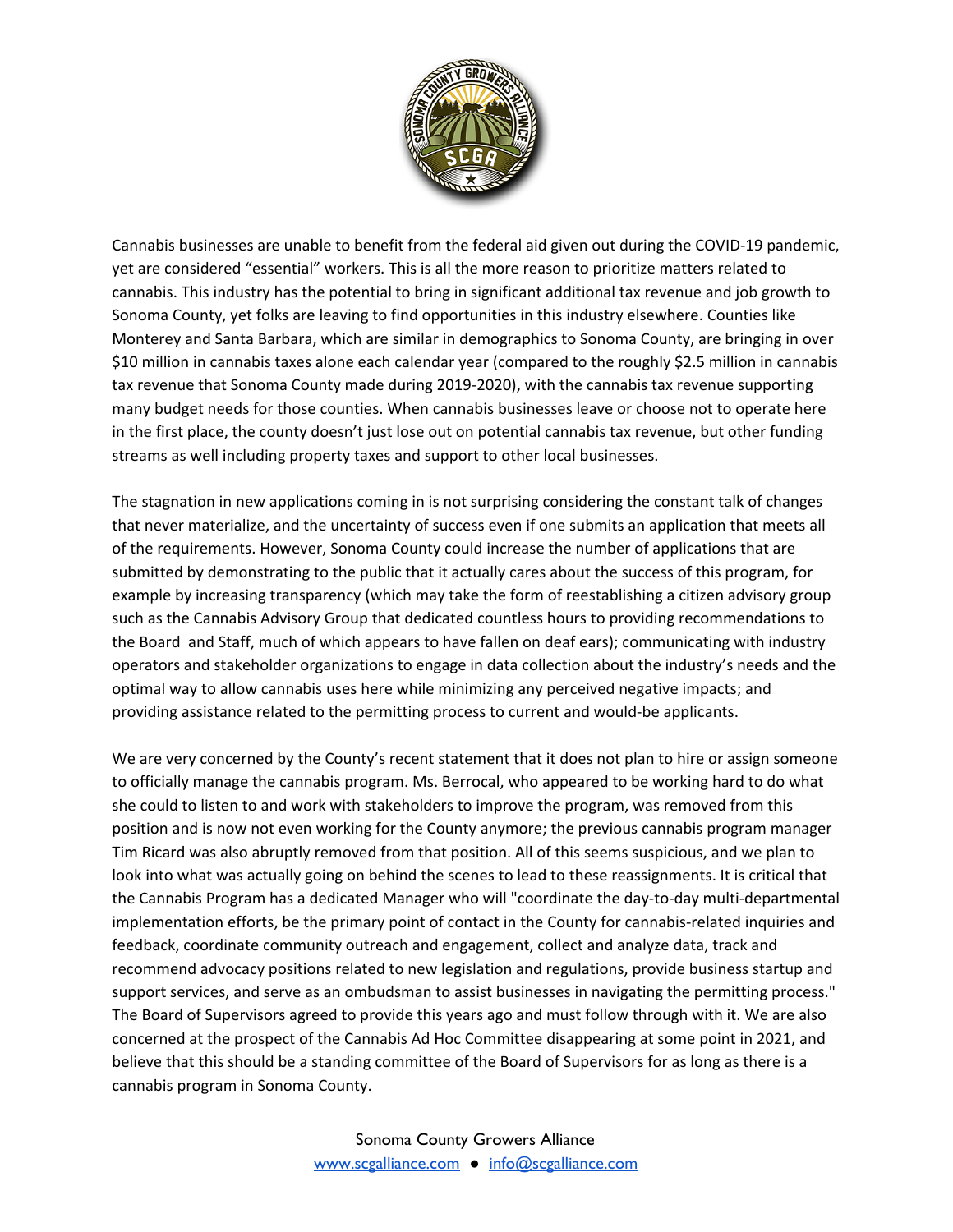

2021 is poised to be an important year for cannabis businesses throughout California. The state's "O-Cal" Comparable-to-Organic certification for cannabis will be rolling out, in addition to the state's Appellations of Origin program for cannabis which will allow for the creation of cannabis appellations the way that we currently have wine appellations here in Sonoma County. These are both huge from a branding and tourism standpoint. However, Sonoma County continues to construct barriers to our local businesses being able to succeed on the statewide marketplace (which will soon be a national and even global marketplace, as federal legalization of cannabis is very much on the near horizon) and to participate in these programs.

Few permits have been issued under the current cannabis program compared to initial estimates. When the Sonoma County Growers Alliance began working with the county to develop the parameters of the cannabis program, there was optimism that some reasonable percentage of existing operators would have a pathway to permitting. State Senator Mark McGuire included the cottage license in the original MMRSA legislation specifically to provide opportunity for Sonoma County. To date, of the estimated 5000 cultivators that operated in Sonoma County in 2017, fewer than 70 unique businesses have been permitted for outdoor or mixed light cultivation and only three hold annual licenses at the state level. The effect of the County's inability to successfully implement a broad cannabis program has precipitated very real negative economic externalities. To say industry applicants and operators are exasperated, is an understatement.

That said, we are not entirely convinced how much further changes to the program will help in the long run if the goal is to help local operators get state licensed as quickly as possible so they can legally operate and contribute to the county's economy. That is why, while we support fixing that which is broken and aligning the county's cannabis ordinance with state law, we also think it is critical for the county to work with what it has in the meantime to get out of the current rut of stagnation.

Therefore, we demand that the County commit to the following:

- Immediately appoint a dedicated Cannabis Program Administrator/Manager.
- Commit to continuing the Board of Supervisors Cannabis *Ad Hoc* Committee, and work with other jurisdictions to ensure a pathway for cannabis cultivators to prove CEQA compliance.
- Fast track all permit applications in the county. Some operators are four years and a half dozen independent planners into the county process with no explanation as to why they are perpetually delayed.
- Immediately engage industry stakeholders and release plans to apply for cannabis equity dollars from the state. Applications for the coming year are due February 1, 2021.
- Include cannabis in any and all strategic planning for economic development.